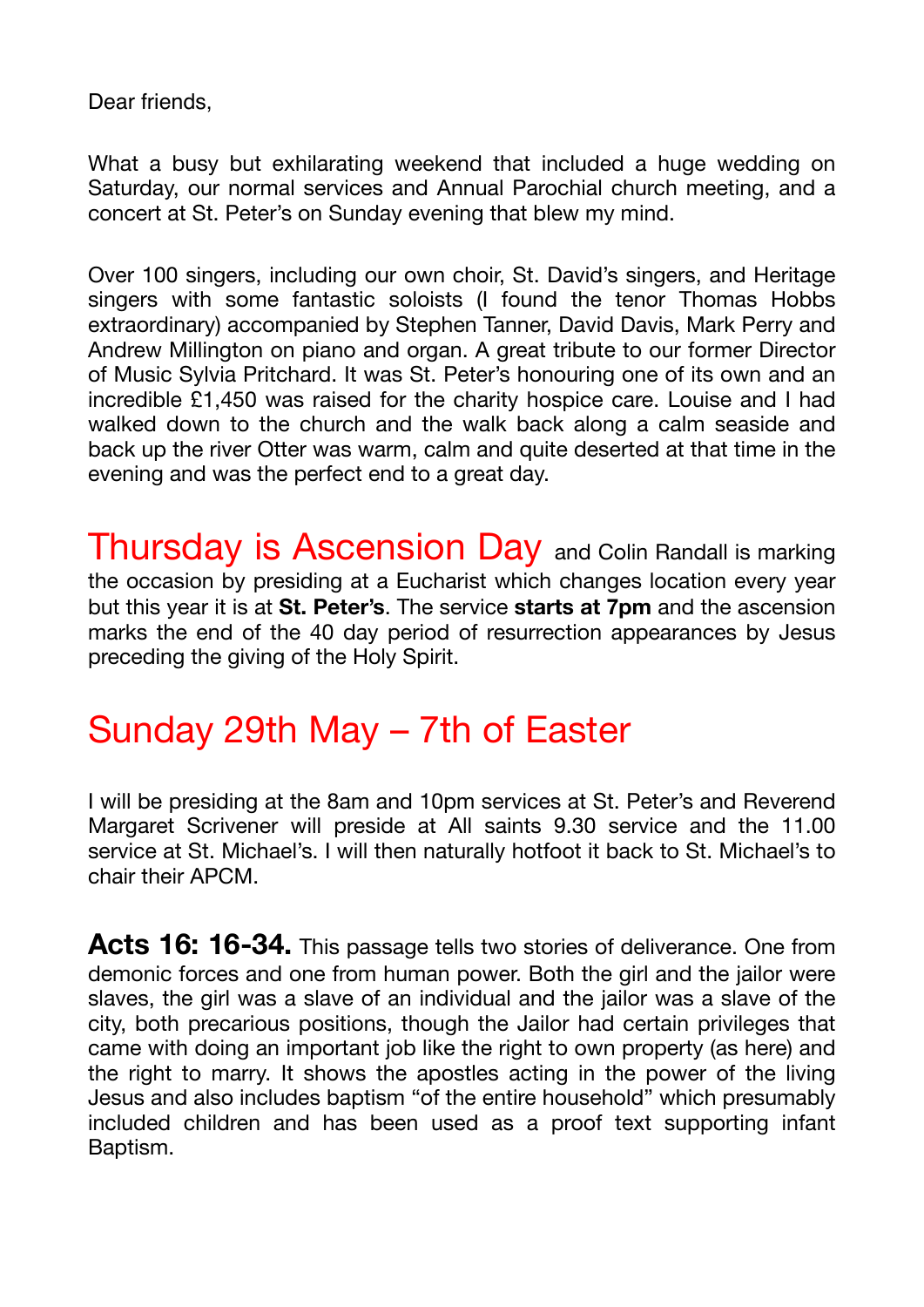**Revelation 22: 12-14, 16-17, 20-21.** Revelation offers a different emphasis on the Parousia (often translated as the second coming of Jesus Christ) maintaining that it is imminent and will execute swift judgement. How we are to interpret that since 2000 years have elapsed since this was written? We do well to remember that it was written to a Christian population that were being persecuted and needed hope. The underlying logic of all apocalyptic writing is that God is in control of events even when things look bleak. God is the beginning and the end, the Alpha and the Omega, so even through suffering and death, you will be redeemed in the end.

**John 17: 20-26.** John's proclamation of mystical divine/human indwelling and unity of act and purpose is enough to make the modern church slink away in shame at our triviality and tribalism. Often used by the Ecumenical movement, John was operating at a deeper, less ecclesial level. To be saved is nothing less than being incorporated into the divine life, bringing John's mysticism to its climax.

## Music at St. Peter's

**Friday 27th May at 1.30.** Stephen Tanner our musical director on the organ.

**Sunday 5th June 6.30pm** – The Queen's Platinum Jubilee concert with St. Peter's choir which also includes a contribution from the Benefice Choir from All Saints and St. Michael's.

**Friday 10th June at 1.30pm. Organ2 – duets for organ and other instruments** featuring Stephen Tanner and Andrew Downton.

## The Famous East Budleigh Scarecrow

Festival is taking place on **Saturday 11th - Sunday 12th June** ending with a scarecrow songs of praise service in All Saints church on Sunday at 6pm. It is organised as ever by the "Friends of All Saints church" and It will be great I'm sure!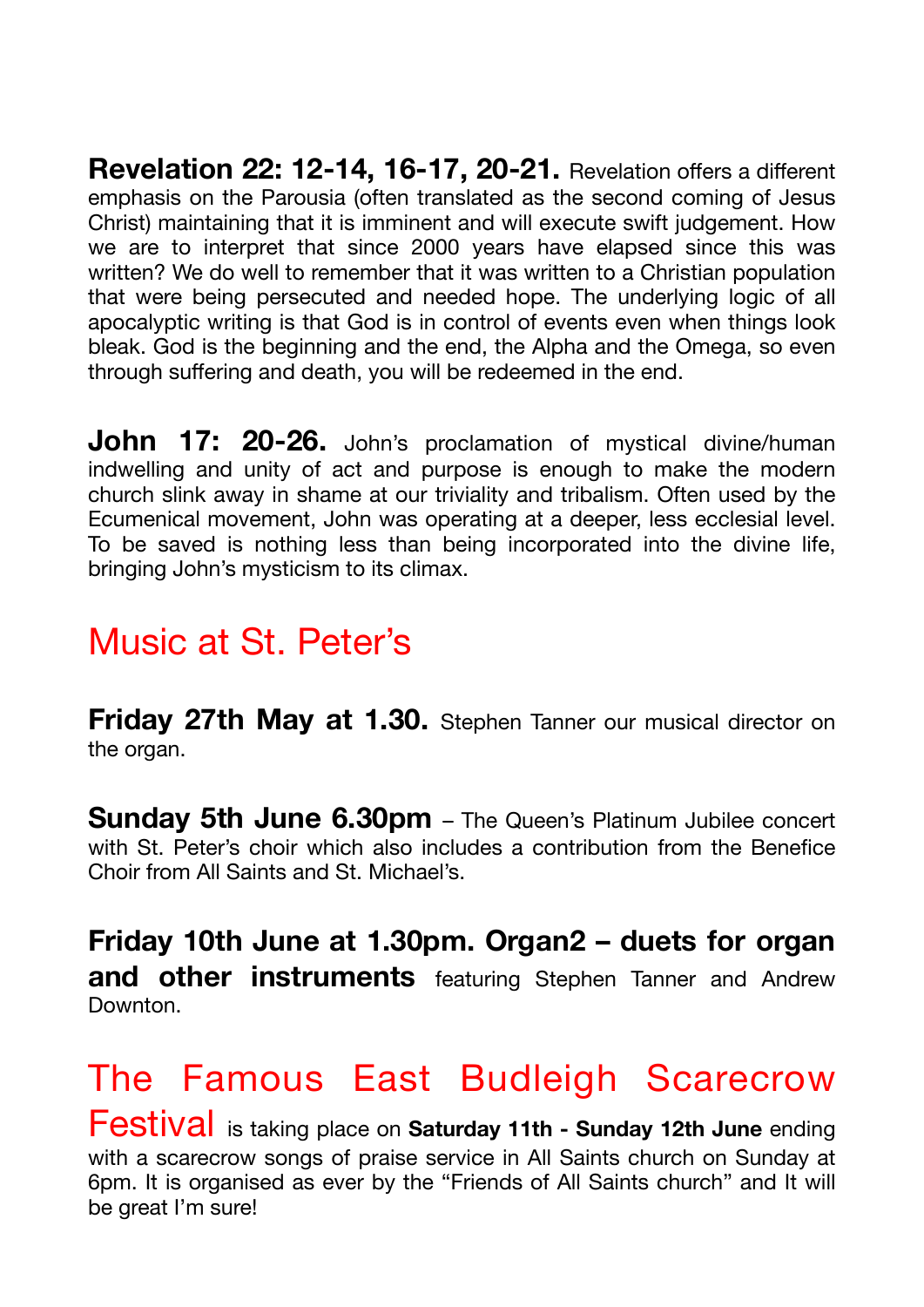

## Thought for the Day

It's difficult to get through the day without hearing about the "cost of living crisis" nowadays and of course everybody including all individuals, families, businesses and associations, charities and clubs are being affected in the same way. And as our treasurers at our three churches would not hesitate to tell you - The church is no exception! So as a statement of intent and trust in God and the future of the RMC, Louise and I have already increased our giving to all three churches by 8.33%. We give the same amount to each church in the RMC by standing order each month and it would be wrong of me to ask anyone else to do something that we weren't prepared to do